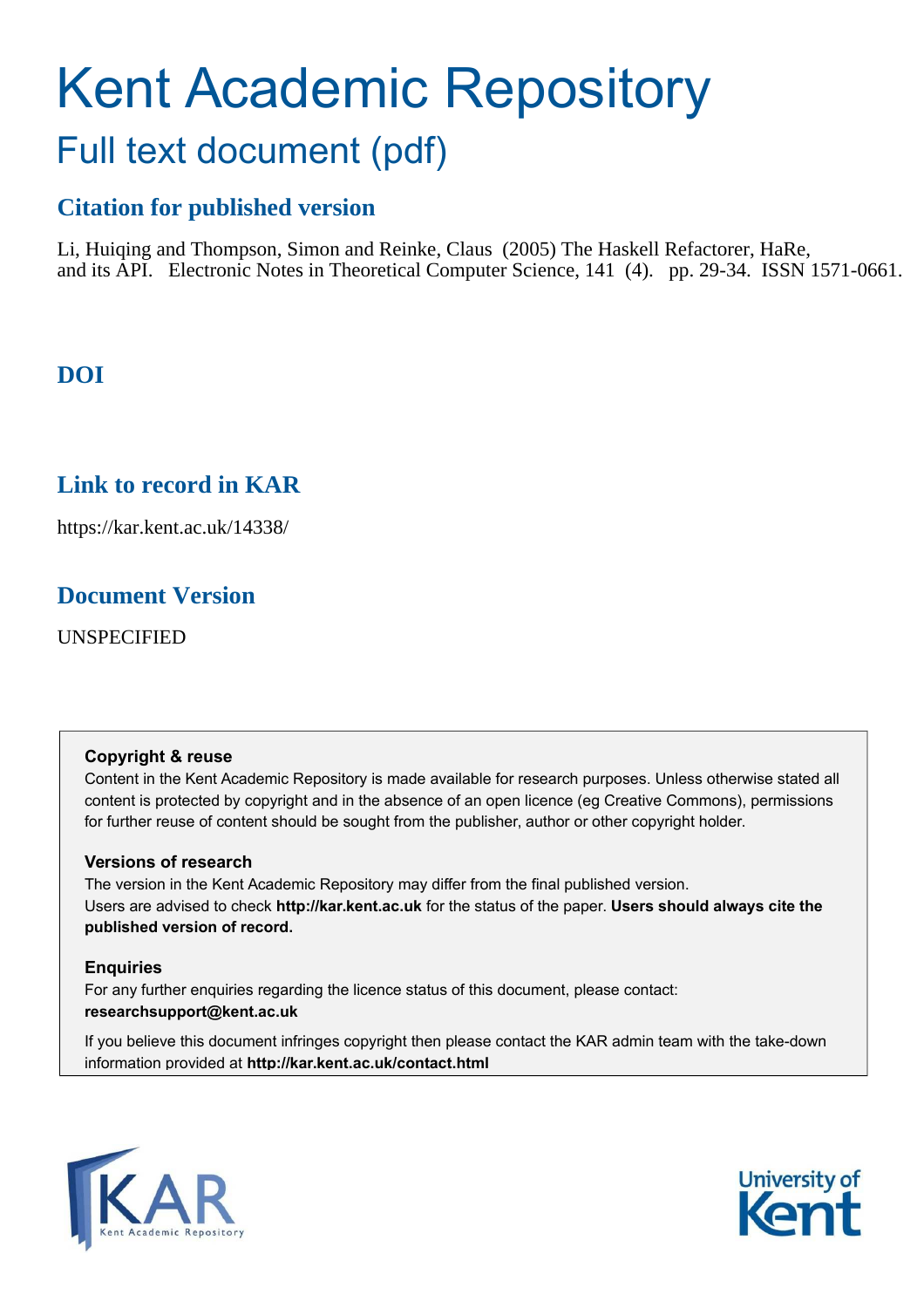<span id="page-1-0"></span>

Available online at www.sciencedirect.com



Electronic Notes in Theoretical Computer Science 141 (2005) 29–34

**Electronic Notes in Theoretical Computer Science** 

[www.elsevier.com/locate/entcs](http://www.elsevier.com/locate/entcs)

## The Haskell Refactorer, HaRe, and its API  $^{\star}$

Huiging  $Li^{a,1}$  $Li^{a,1}$  $Li^{a,1}$  $Li^{a,1}$  $Li^{a,1}$  Simon Thompson<sup>a,1</sup> Claus Reinke<sup>[b](#page-0-0),1</sup>

<sup>a</sup> Computing Laboratory, University of Kent, Canterbury, UK  $b$  Canterbury, UK

#### Abstract

We demonstrate the Haskell Refactorer, HaRe, both as an example of a fully-functional tool for a complete (functional) programming language, and to show the API which HaRe provides for building source-level program transformations for Haskell. We comment on the challenges presented by the construction of this and similar tools for language frameworks and processors.

Keywords: Haskell, refactoring, HaRe, program transformation API, source code, layout preservation, strategic programming, Strafunski, Programatica

Refactoring is the process of improving the design of a program whilst preserving its behaviour. Separating general software updates into functionality changes and refactorings has well-known benefits. This process is supported both by catalogues documenting the effects and side-conditions of refactoring steps and, more importantly, by tools. Tools can ensure the validity of refactoring steps by automating both the checking of the conditions for the refactoring (using various program analyses) and the application of the refactoring itself, thus making refactoring less painful and less error-prone.

As part of our project on 'Refactoring Functional Programs' [\[1\]](#page-5-0), we have developed the Haskell Refactorer, HaRe [\[3\]](#page-5-0), providing support for the working programmer to refactor Haskell programs. HaRe supports the full Haskell 98 language and it works within Haskell programmers' preferred tools (Emacs and Vim, according to a survey of the community). Crucially for usability, it preserves the appearance of source code programs. To do this requires

 $\star$  This work is partially supported by EPSRC grant GR/R75052.

<sup>&</sup>lt;sup>1</sup> Email: [H.Li@kent.ac.uk](mailto:H.Li@kent.ac.uk), [S.J.Thompson@kent.ac.uk](mailto:S.J.Thompson@kent.ac.uk), [claus.reinke@talk21.com](mailto:claus.reinke@talk21.com)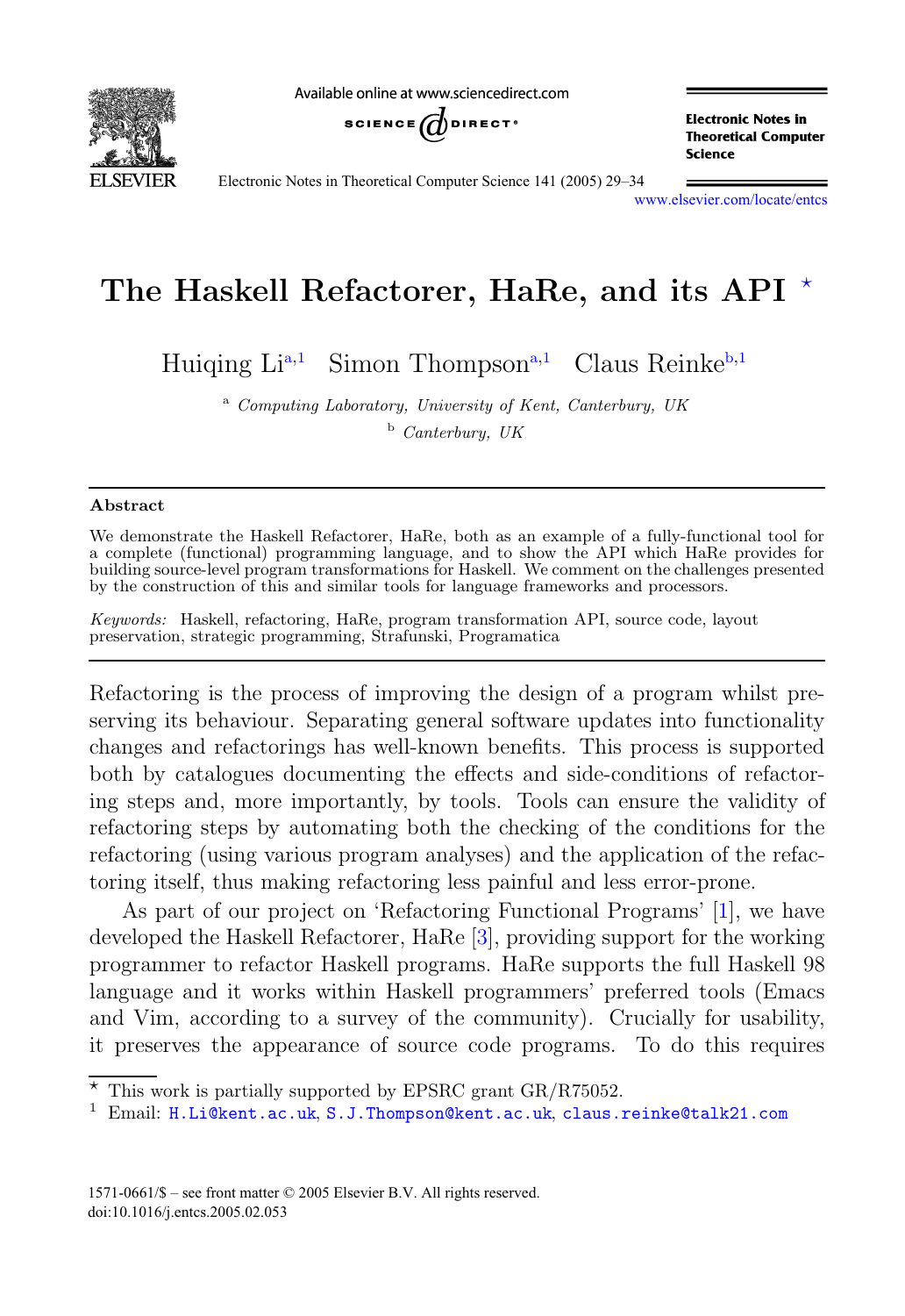```
-- Test1.hs -- Test1.hs
module Test1 where
g x = x : (g (x + 1)) g m x = x : ((g m) (x + m))-- Test2.hs -- Test2.hs
module Test2 where module Test2 where<br>import Test1 module module Test1
                           import Test1
h y = g y h y = g 1 y
```
Fig. 1. HaRe in action: generalise g over the subexpression 1.

comments and source code locations to be preserved (or synthesised, for 'new' code) by language processors; a challenge for existing language frameworks.

The initial release of HaRe contained a repertoire of scope-related singlemodule refactorings; multiple-module versions of these refactorings were added in HaRe 0.2, and various data refactorings were added in HaRe 0.3. This version restructures HaRe to expose an API to our infrastructure for implementing refactorings and more general transformations of Haskell programs.

HaRe is shown in action on a trivial example in Figure [1;](#page-1-0) the original code appears in the left-hand column and the refactored code in the right. Assuming that the expression 1 is selected within the definition of the function g in Test1, the user is prompted for the name of the variable to be added (here  $m$ ). Applying the *generalise* refactoring will ensure that  $g$  is given an extra formal parameter in its definition, and that the expression selected is supplied as argument at applications of g throughout the project (in this case in modules Test1 and Test2). Larger examples appear in our papers  $[3,5]$ 

Generalisation is typical of the class of structural refactorings; others include renaming a definition, changing the scope of a definition to make it broader or narrower, and unfolding a definition. Module refactorings include various operations on import and export lists as well as supporting the move of a definition from one module to another. The data refactorings support a number of atomic steps which together build a transformation from a concrete data type to an abstract type. This requires the synthesis of various functions (selectors, discriminators) and multi-level pattern-matching removal.

#### Implementation

Implementing these refactorings requires information about a number of aspects of the program; we refer back to the example of Figure [1](#page-1-0) here.

- Syntax. At the heart of the transformation is the abstract syntax tree (AST) for the parsed program. To preserve comments and layout, information about comments and source code locations for all tokens is also necessary.
- Static semantics. Before inserting the new formal parameter  $m$  it is neces-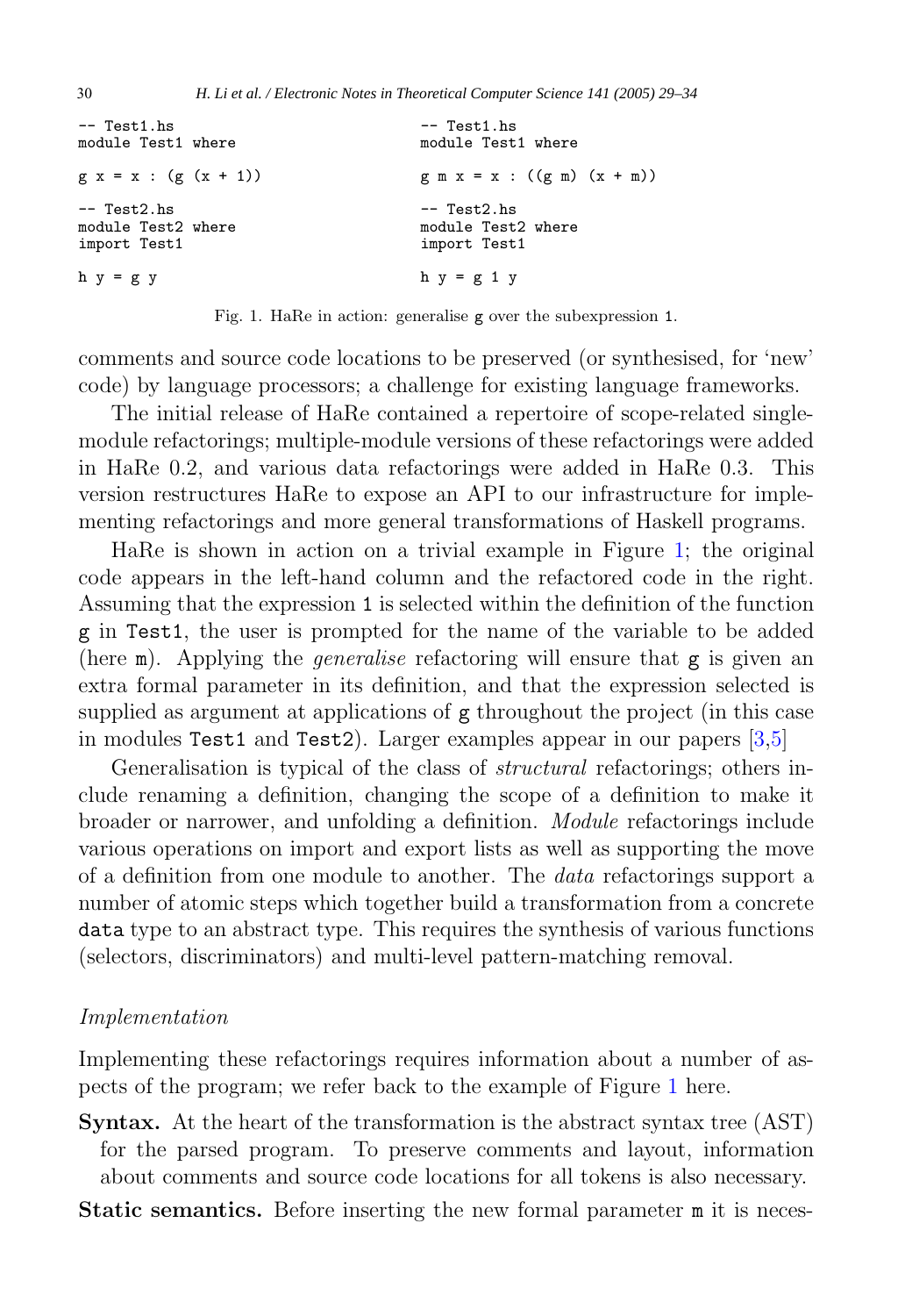<span id="page-3-0"></span>sary to check that this new binding does not capture any existing uses of the name. The binding analysis provides this information.

- Module analysis. In a multi-module project, analysis must include all modules. For example, a binding of m may have been imported into Test1, and the static analysis must treat this possibility.
- Type system. If a type declaration accompanies the definition of g then it has to be updated with the new type of g with the parameter m added.

Clearly, we require the full functionality of a Haskell front-end in order to implement the refactorings completely and safely. For pragmatic reasons, we build on other projects that provide a Haskell frontend and support for generic transformations of Haskell data types [\[3\]](#page-5-0). These projects use standard idioms for generating or embedding language processors and transformations in Haskell, which serves as an expressive integration framework for the collection of tools. We had to extend their basic functionality because losing layout information and comments is not acceptable for our application.

Preserving the appearance of source code as much as possible presents a challenge for the tool builder, since a typical compiler front end, such as Programatica [\[4\]](#page-5-0), will discard comments and layout information at an early stage in program analysis. In order to retain the information, we work simultaneously with the token stream (for comments and layout) and the AST. In Programatica, each identifier's location information is kept in both the token stream and the AST, and the locations can serve as the bridge for connecting the tokens in the token stream with the syntax phrases in the AST.

#### The HaRe API for Implementing Refactorings

The architecture of HaRe has been evolved in order to expose an API to HaRe's infrastructure for implementing refactorings or general program transformations. This API contains a collection of auxiliary functions for program analysis and transformation, covering a wide range of syntax entities of Haskell 98, including identifiers, expressions, patterns, declarations, imports and exports and so forth, and provides functions such as free and declared variable analysis, simplification of multi-equation definitions, updating/adding/removing/swapping syntax phrases, etc. Together with Programatica's abstract syntax for Haskell 98 and the Strafunski [\[2\]](#page-5-0) library for AST traversals, this API serves as the basis for implementing primitive refactorings.

In principle, our API exposes the full abstract syntax and our domainspecific utility libraries embedded in the full Haskell programming language. In practice, as will be demonstrated, only small fragments of the abstract syntax types need be dealt with thanks to support for generic strategic pro-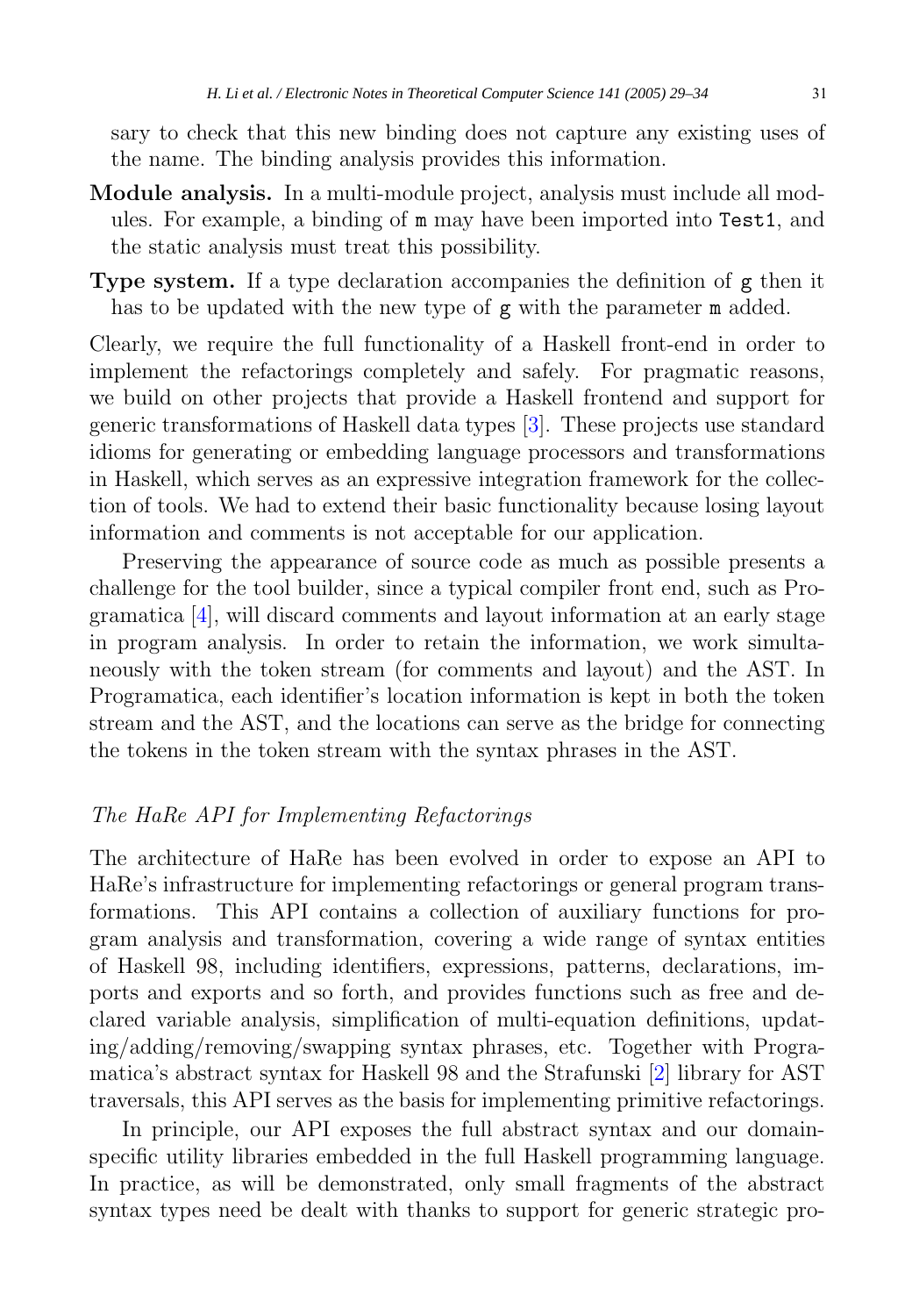```
module RefacCase(ifToCase) where
import RefacUtils
ifToCase fileName beginPos endPos
 = do \left(\frac{1}{2}, \frac{1}{2}, \mod, ts\right) \leq parseSourceFile fileName
          mod: the AST; ts: the token stream.
       let exp = locToExp beginPos endPos mod ts
       case exp of
         (\text{Exp (HsIf } _{\_} \_ \_ ))-> do r<-applyRefac (worker exp) (Just(mod,ts)) fileName
                writeRefactoredFiles False [r]
        _ -> error "You haven't selected a conditional expression!"
  where
  worker exp = applyTP (once_buTP (failTP 'adhocTP' inExp))
    where
    inExp exp1@((Exp (HsIf e e1 e2))::HsExpP)
      |sameOccurrence exp exp1
      = let newExp =Exp (HsCase e
                      [HsAlt loc0 (nameToPat "True") (HsBody e1) [],
                      HsAlt loc0 (nameToPat "False")(HsBody e2) []])
        in update exp1 newExp exp1
    inExp = maxero
```
Fig. 2. An example refactoring: from conditional expression to case expression.

gramming provided by Strafunski, a Haskell library of functions embodying tree-traversal strategies of various sorts, implemented in a type-generic way; using Strafunski keeps the amount of 'boilerplate' code minimal. Scope and module information is readily at hand, and the details of layout and comment preservation are handled behind the scenes.

This hiding of layout and comment preservation in the program transformation functions eliminates a major source of programming errors which were possible in pre-API case studies: these functions now modify not only the AST but also the token stream. A collection of basic token stream manipulations, such as deleting or updating a list of tokens, getting the corresponding tokens of an AST syntax phrase and so on, have been implemented. Underneath these token stream manipulations is a layout adjustment algorithm which keeps the program's layout correct whenever the token stream has been updated. The refactored program source is extracted from the token stream rather than from the AST.

#### Demonstration

The demonstration will briefly show existing refactorings – generalisation and introduction of an abstract data type – illustrating that they can be applied across a multi-module project written in full Haskell 98. Then the API will be demonstrated by implementing a new refactoring, underlining the compactness and high level nature of the code produced.

Figure [2](#page-3-0) shows the refactoring that transforms a user-selected conditional expression into a case expression. The body of the refactoring turns a textual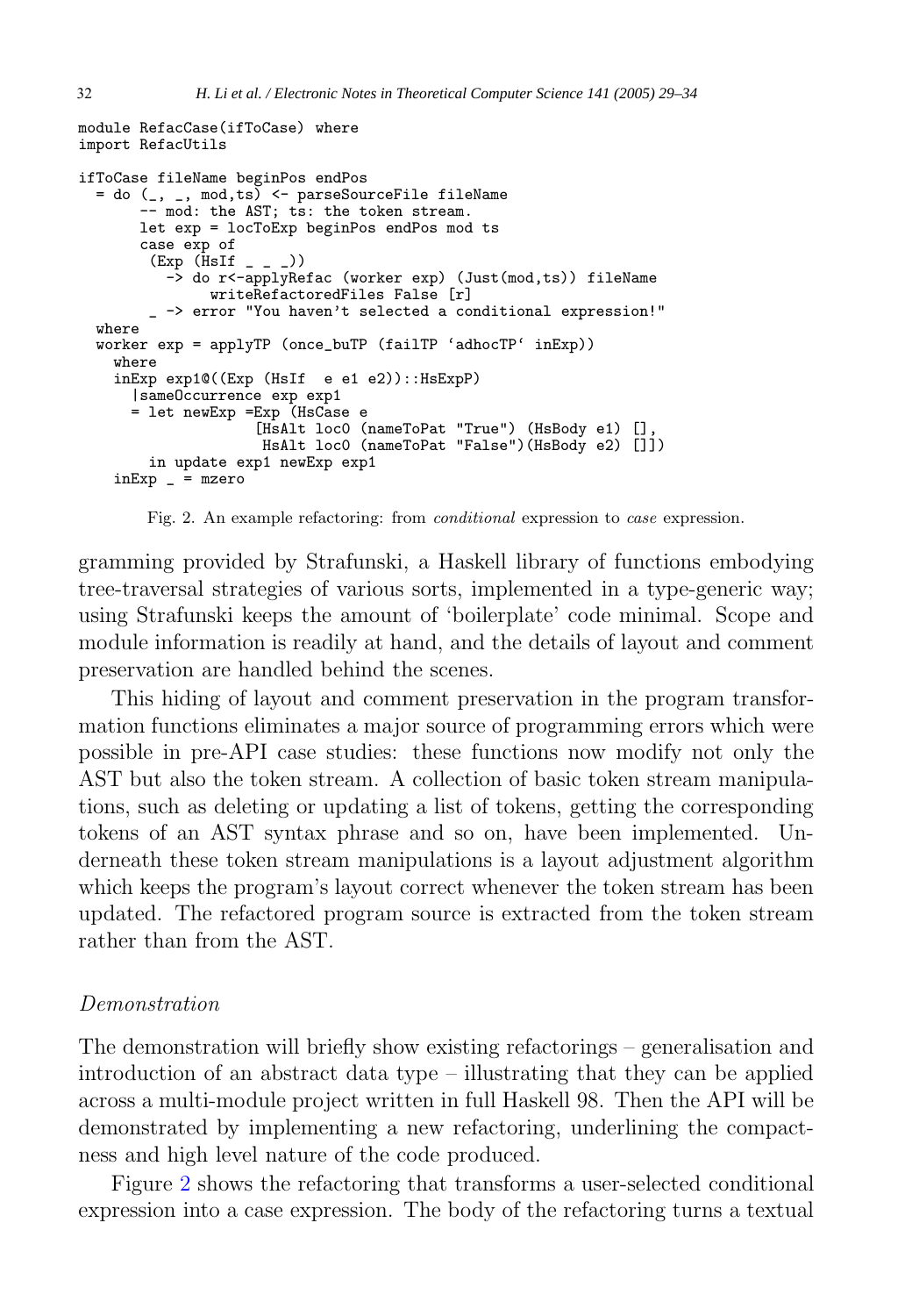<span id="page-5-0"></span>selection into an expression exp, if possible, and then calls the worker function to effect the transformation, taking exp as an argument.

In worker the functions applyTP, once buTP, failTP and adhocTP are type-preserving strategy combinators from Strafunski [2]. once buTP performs a bottom-up traversal of the AST, terminating after its argument function succeeds at one node. In this case its argument fails at every type except HsExpP, where it calls function inExp. This latter function transforms the current expression into a case expression if the expression refers to the same occurrence as the user-selected expression, otherwise, it fails. So, the overall effect is to transform the first (and only) occurrence of exp.

The API function update replaces a syntax phrase with a new syntax phrase of the same type in both the AST and the token stream. The functions parseSourceFile, locToExp, applyRefac, writeRefactoredFiles, same-Occurrence and nameToPat are also from the API, and their meaning can be found in the API documentation available from the HaRe webpage[1].

The example in Figure [2](#page-3-0) is extremely simple, and involves neither scope analysis nor the module system. In the demonstration, we will illustrate how scope analysis and the module system are handled in HaRe by showing the implementation of a more complex refactoring which swaps the first two arguments of a function.

#### Conclusions

The Haskell Refactorer, HaRe, is a pragmatically motivated example of a fullyfunctional tool for a complete (functional) programming language. To ensure correctness of refactorings, HaRe builds on a complex infrastructure of program analysis and transformation tools, using Haskell both as an implementation language and as an integration framework for these tools. To facilitate the implementation of further refactorings, and to enable other Haskell transformation projects to reuse HaRe's infrastructure, we have recently published an API for building source-level program transformations for Haskell.

Taken together, the tools provide a high-level 'domain specific language' for writing transformation and their side-conditions. This alone does not guarantee correctness of program transformations, but the compactness and transparency of the code as well as the isolation of common error sources allows API users to have a high degree of assurance that the implementation is faithful to their intention. It would also be possible formally to verify aspects of the implementation; we are currently working on aspects of this.